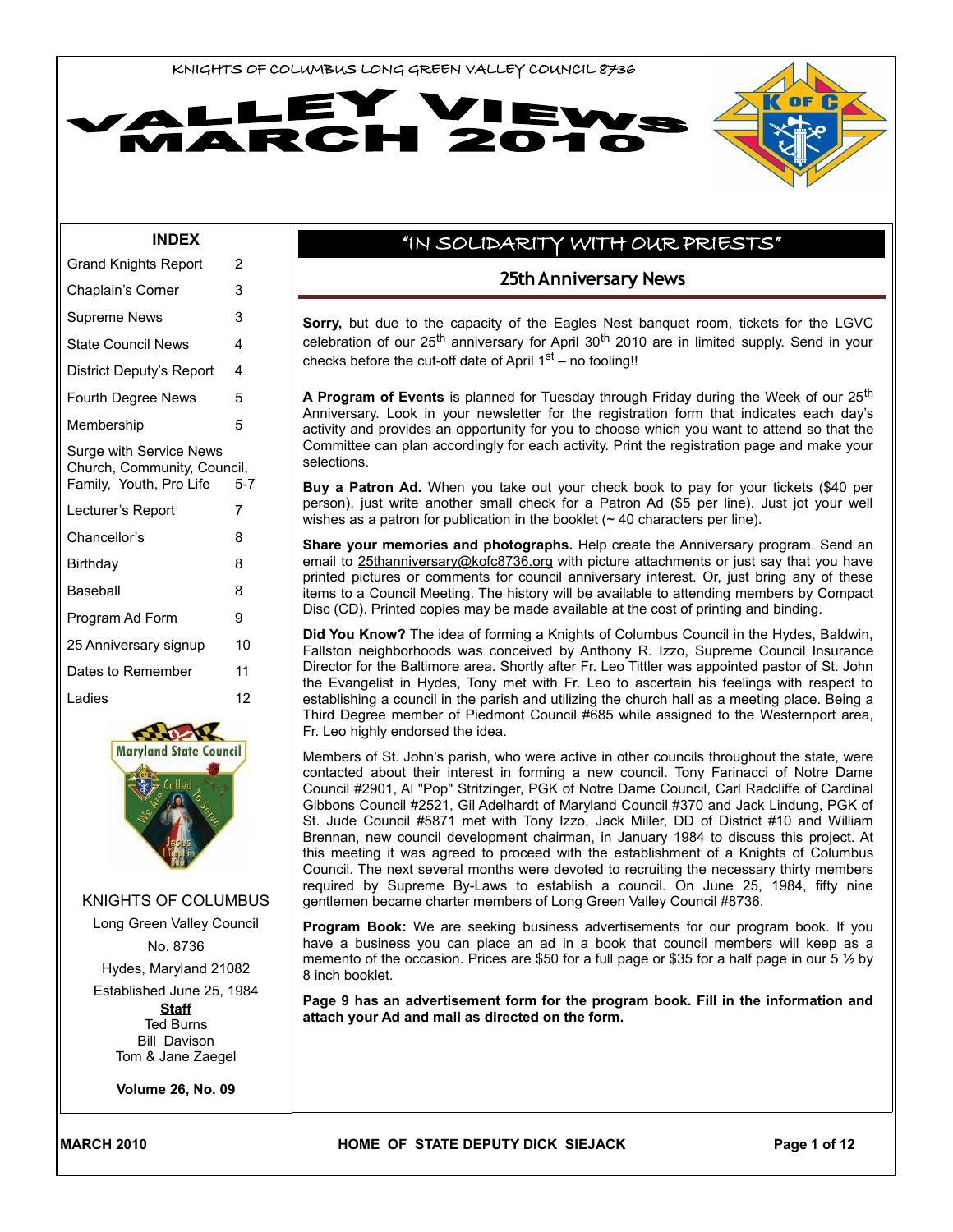# **GRAND KNIGHTS REPORT**



Dear Brothers,

After several months of pondering and consideration, your Leadership Team has determined that our audio, visual, and electronic communications systems in the council hall should be upgraded to bring us into the modern era. We have been looking at various options to stimulate

fraternal involvement and activities while at the same time getting more utilization of our highest expenditure item, the Council Hall. I encourage you to read further in the newsletter for the proposal that was placed into motion at our last meeting in February. And for more specific details, go to our council web site. As you will recall one of the goals for our council that I established at the start of this Fraternal Year was to stimulate growth, and encourage more activities and involvement throughout our Council. I hope that you will support your leadership team and approve this project at our next meeting on March 9.

We are now posting the highlights from the council meeting minutes on our web site: http://kofc8736.org/index.php. So if you were not able to join us at a meeting, you can at least keep abreast of plans and activities. We welcome your thoughts, suggestions, feedback, and encouragement not only for the web site, but also for the Council. While the Fraternal Year is starting to wind down, we are still going strong with our programs and activities. We are looking for suggestions for Family Activities, especially for March. Please pass along any ideas to Jim Schmidt, Jr. or me.

Don't forget to register for the State Convention on May 14 – 16, and if anyone is interested in playing in the golf tournament on the 13<sup>th</sup>, please contact me or Paul Weber for more information or to sign up. We are in charge of the hospitality suite this year and Joe Wenderoth will be coordinating the involvement of the other Councils in District 1. Also, our Brother Mike Sallese is running for State Office, so let's give him all the support we can.

Many thanks to Randy Keiser and all who helped out, participated, or supported the Shrove Tuesday Pancake Supper. Once again it was a very successful and enjoyable event, with about 125 in attendance.

The belated Valentine's Dinner on Sunday, Feb. 21, was huge success and we all had a terrific time. The catered dinner was superb, and everyone enjoyed getting out of the cabin and sharing some time together. Thanks to Paul and Mary Weber for their last minute efforts to pull this off and provide a very enjoyable evening for the 19 council couples who attended.

We will need your help and support at all masses on March 13 & 14 for our membership blitz. Please help out at the mass you attend.

God Bless, and always remember to stay faithful and be grateful.

Tom Zagel, Grand Knight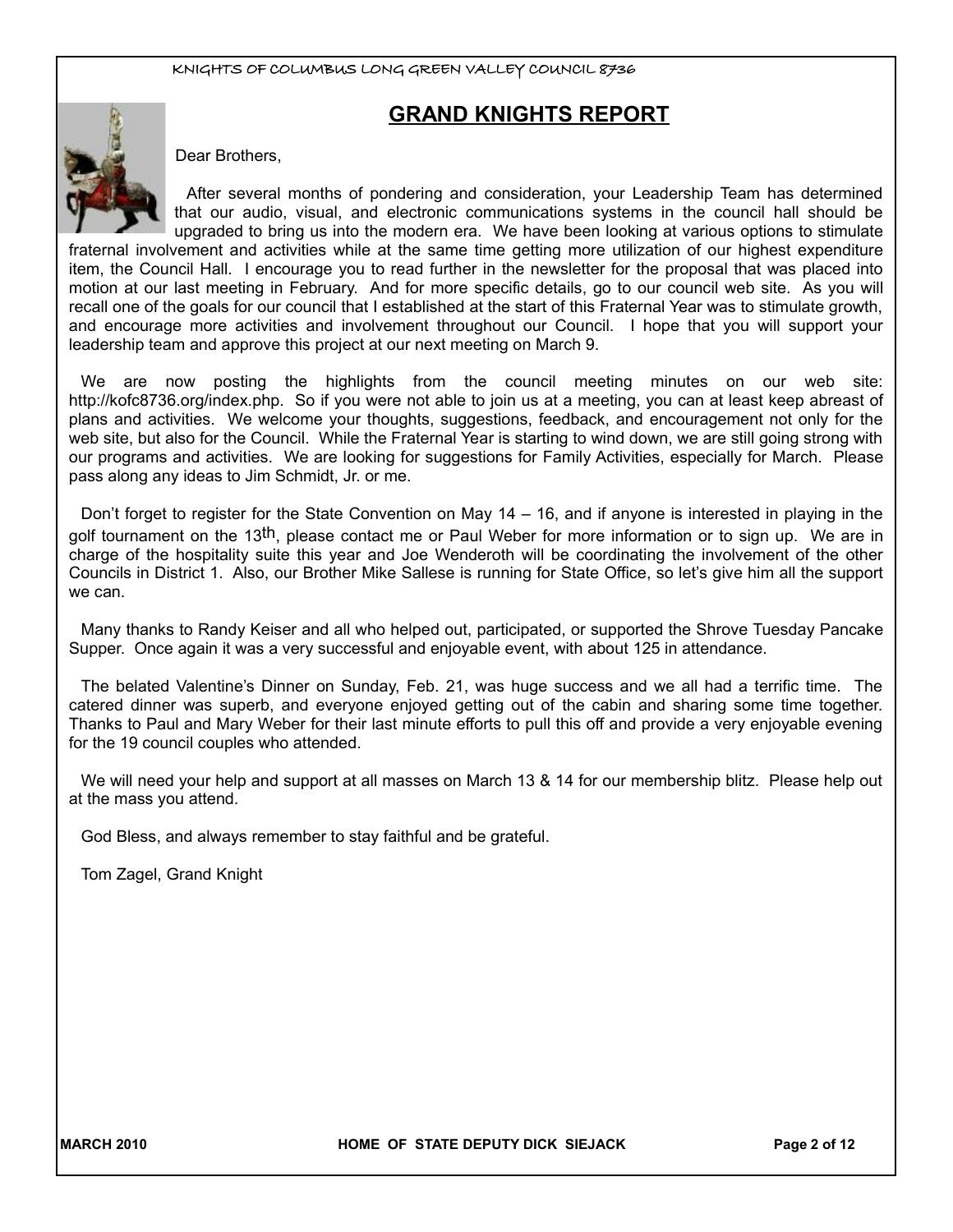# **CHAPLAIN'S REPORT**

**Fr. Willie Franken; 410-592-6206; [WFranken@archbalt.org](mailto:WFranken@archbalt.org)**

Dear Brother Knights,

As most of you know, St. Johns parish has lost Father Willie, its Pastor, due to a reassignment. Father Willie is also our Chaplain. While we understand the challenges that face Fr. Willie at Our Lady of Hope in Dundalk, we certainly hope that he will continue as our Council Chaplain and will join us periodically at our meetings and other functions. During the period when the Archdiocese searches for a new Pastor, Fr. William Foley will be serving as the Administrator for the Parish. Fr. Foley is a Fourth Degree Knight and a strong advocate for the K of C. He has already expressed interest in supporting our council, and attending meetings and activities while here. Both Priests are in a difficult period of change and adjustment so we should keep them in our prayers.

At our business meeting in January, Fr. Willie spoke to the Council about a new program that the US Bishops have initiated to foster vocations to the religious life and how there is now a DVD illustrating the life and activities of a parish priest that can be used by interested youth who may be considering a vocation and wondering just what a priest does. We have obtained copies of that DVD for anyone interested. Please contact Grand Knight Tom Zaegel for information.

Tom Zaegel, Grand Knight

# **SUPREME COUNCIL NEWS Brother André Bessette, Humble Son of Quebec, to Become a Saint**

Brother André Bessette

On February 19, 2010, Pope Benedict XVI presided at a consistory at the Vatican for the canonization of six blessed, including Brother André Bessette, a humble native of Quebec, Canada.

Brother André was orphaned at the age of 10, and worked in mills and on farms in New England, returning to Quebec when he was 22. He took a job as a custodian at the College of Notre Dame in Montreal and was ordained a lay brother of the Congregation of the Holy Cross at 29.

He served for the next 40 years as porter of the school, and along the way gained a reputation as a healer. When students fell ill, they came to Brother André and together they prayed to St. Joseph, the patron saint of Canada.

In 1904, Brother André was instrumental in getting a small chapel built across the street from the school, and there he met and prayed with those who were sick.

In 1924 construction of a much larger church began, but work on it stopped during the Depression. When Brother André died in 1937 at the age of 91, an estimated 1 million people came to pay their respects. Eventually work on the church resumed, and the magnificent St. Joseph's Oratory was finally completed in 1967. Two million people visit the Oratory every year.

On October 17, 2010, Brother André will be canonized – Canada's first male saint.

Supreme Knight Carl A. Anderson said of the decision to declare him a saint, "The Knights of Columbus share in Canada's joy over the canonization of Blessed André Bessette. Brother André is a shining example for the Knights and all Catholics in Canada of faith, humility and charity to those most in need. By allowing himself to be the instrument of God, he touched the lives of thousands of people. May we always follow in his footsteps of faith, humility, devotion to St. Joseph, and charity to his neighbors."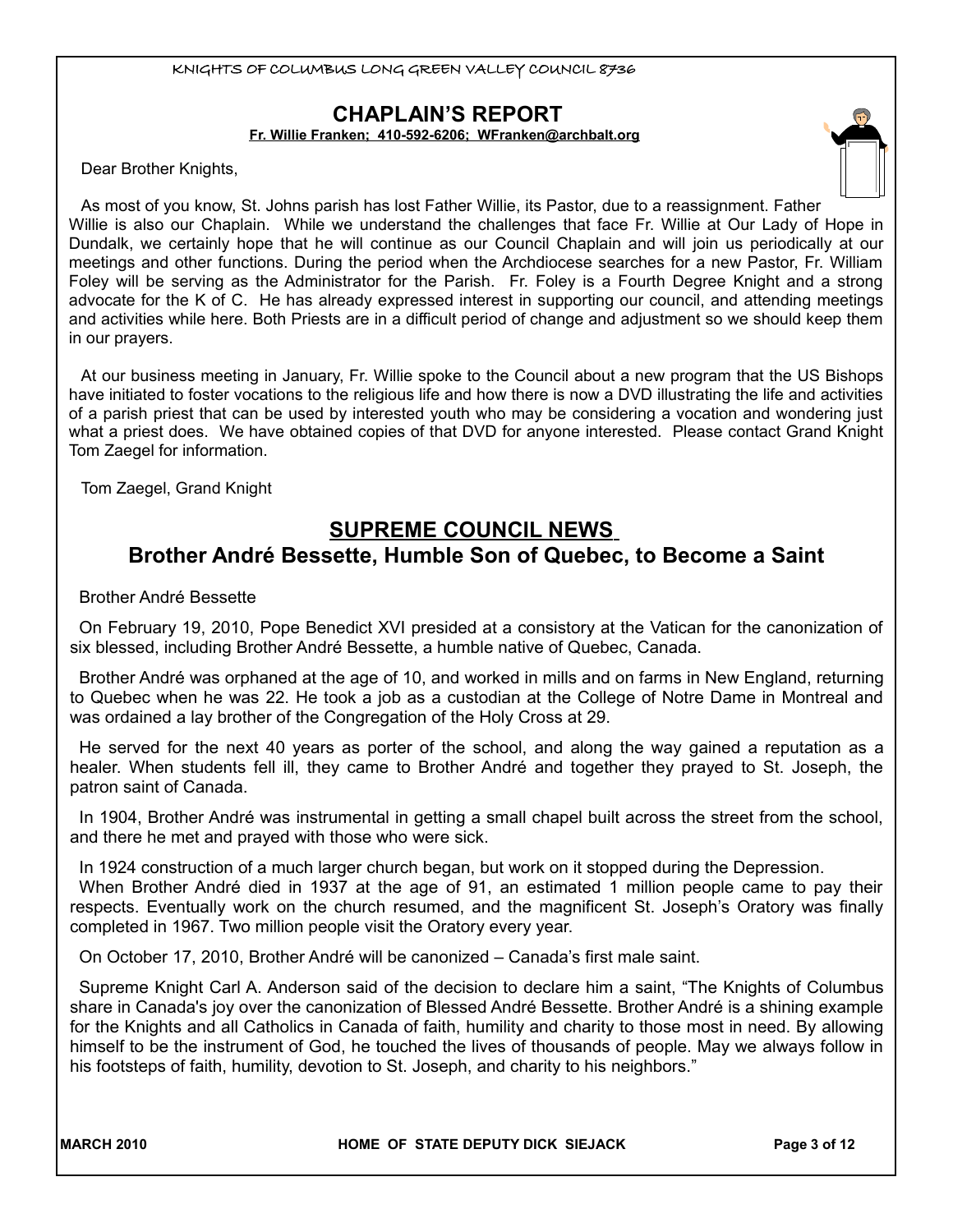# **STATE REPORT**

The Maryland State Council will be celebrating the anniversary of our Founders' Day on Sunday March 21, 2010 with a Mass and reception. The Mass and reception will be held at St. Andrew by the Bay Church, 701 College Parkway Annapolis, MD 21409. Mass will begin at 3:00 PM and the reception will immediately follow Mass in the Parish Center.



The menu will include salad, roast loin of pork, mashed potatoes, vegetable medley, rolls and butter, dessert, coffee, tea and soda. The cost per person is \$15.00. Dinner reservations must be paid in advance no later than March 12, 2010. There will be no tickets available at the door. Please mail your payment to Peter O'Sullivan, 1909 Brightwood Court, Eldersburg, MD 21784. Peter's phone number is 410-795-4379. Checks must be made payable to the Maryland State Council, Knights of Columbus.

At the reception, awards will be presented to the Fireman, Emergency Medical Technician, Police Officer, Teacher and Family of the Year. Please join us and honor these deserving winners.

# **District Deputy Message March 2010**

| Every Council a Star Council<br>numbers as of $2/21/10$ |             |               |         |    |                |          |           |           |                |
|---------------------------------------------------------|-------------|---------------|---------|----|----------------|----------|-----------|-----------|----------------|
| Council No                                              |             | <b>New</b>    | Dropped |    | Net Membership | Net      | Insurance |           |                |
|                                                         |             | Members       | Members |    | Increase       | Increase |           |           |                |
| 8736                                                    |             |               |         |    |                | $4*$     |           |           |                |
| 9815                                                    |             |               |         |    |                | $3*$     |           |           |                |
| 10100                                                   |             |               |         |    |                |          |           |           |                |
| 11372                                                   |             |               |         |    |                |          |           |           |                |
| <b>District Total</b>                                   |             | 16            |         |    | 16/53.3%       | 12/109%  |           |           |                |
|                                                         | <b>Star</b> | District      | Goals   | 30 | New            | Members; | 11        | Insurance | <b>Members</b> |
|                                                         |             | * Meets Quota |         |    |                |          |           |           |                |

If the membership numbers look the same as last month they are the same. We are quickly running out of time to make Star Council. We have a 1<sup>st</sup> degree on February 22<sup>nd</sup>; there is a 2<sup>nd</sup> degree on March 11<sup>th</sup> and a 3<sup>rd</sup> degree on March 19<sup>th</sup>.

Do you have an idea to make the order better? Do you know a priest or other religious celebrating a 25<sup>th</sup>,  $50<sup>th</sup>$ , or 60<sup>th</sup> anniversary this year? If the answer to any of these questions is yes, see your resolutions committee. Yes, now is the time to submit resolutions for the upcoming convention. They must be submitted in the proper format, approved by your council, and received by the State Advocate not later than March 14<sup>th</sup>.

In March, we celebrate the founding of our order in 1882 by Father McGivney. I encourage all councils to take this opportunity to pray for his canonization and encourage all brother knights and their families to join the McGivney Guild. There is absolutely no cost and all family members can join. The guild keeps you informed on the status of the quest for his canonization.

Some program reminders; K of C Day of the Unborn Child is March 25<sup>th</sup>; I hope all councils are planning a Pro-Life activity that day. Long Green Council is holding their annual Catholic Bee. If your council is interested in participating, call PGK Joe Owens for details. The Founders Day Mass will be held at 3 PM on March 21st at St. St Andrew by the Bay in Annapolis followed by a dinner in the Parish Center. The cost is \$ \$15 per person and reservations are required by March  $12<sup>th</sup>$ . See your GK for details. Convention Credentials are due by April  $2<sup>nd</sup>$ . Your Convention Delegates may not be seated if they are not turned in on

MARCH 2010 **MARCH 2010 HOME OF STATE DEPUTY DICK SIEJACK Page 4 of 12**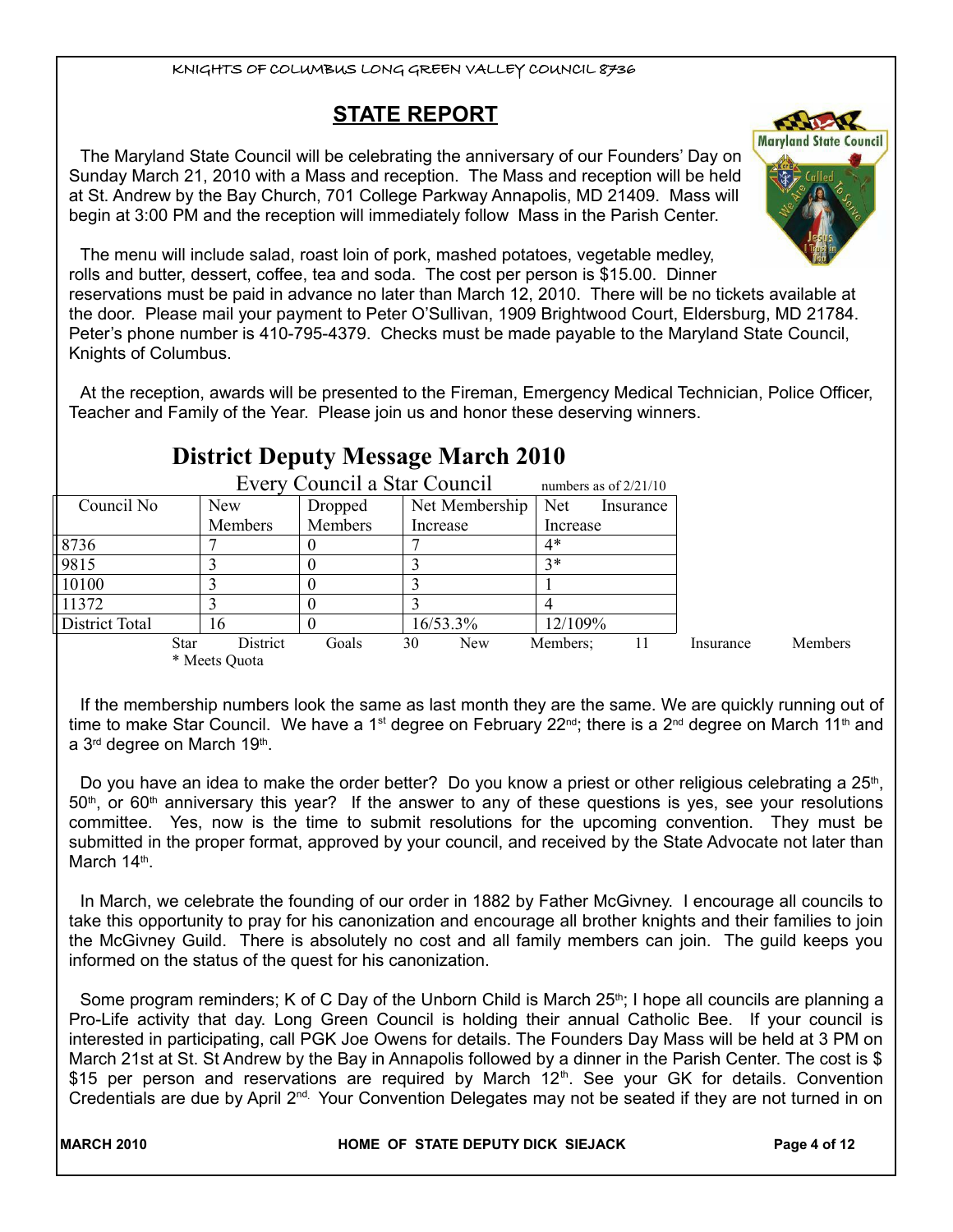time. Convention book Ads are due April 5<sup>th</sup> & Convention reservations at the reduced rates are due by April 15<sup>th</sup>. Lecturer's Award Applications are due April 7th. Finally, to be eligible for the program awards at the ocean all 3<sup>rd</sup> quarter and best of the year reports must be in the Program Directors hands no later than March 31, 2010.

Vivat Jesus! We ARE called to Serve!!!! Brian O'Connor, District Deputy

#### **FOURTH DEGREE NEWS**

Archbishop John Carroll Assembly 2378; Faithful Navigator Leonard Windsor

The annual Fourth Degree Exemplification will be held on March 27th at the Holiday Inn Hotel in Frederick, Md. It is open to all who have been a Third Degree member for at least one year. Please contact Bob Dee at 410 592 5762 for further details.

# **MEMBERSHIP CHAIRMAN**

**Jim Schmidt, Sr, PGK; 410-592-8891; snstrngjim@msn.com**

On Feb. 22nd. our council gained two new members. Please welcome Mike Keegan and Matt Cuculis. Mike is retired and helped us with our food deliveries at Thanksgiving. Matt is employed by BGE on the electric side.

We will conduct our membership blitz at SJE Church after all masses on March 13 & 14th. While there will not be a ministry minute presentation, we will have a table in the Narthex of the church. We anticipate that Father Foley will make an announcement at the masses he celebrates that weekend. It is critical that all brothers attending mass that weekend at SJE actively support the effort, and help us to man each of the doors and touch as many of the men as possible. We want to get at least their name, address and phone number on an interest card so we can follow up, and our goal is to get a minimum of 7 candidates this weekend.

# **CHURCH ACTIVITIES**

 **Randy Keiser; [mostincorporated@yahoo.com](mailto:mostincorporated@yahoo.com) 410-491-6407**

The weather was cold but that didn't' keep the folks away from the Shrove Tuesday Pancake Supper. It was estimated that 109 people attended. The knights were out in force preparing sausage and pancakes with ice cream, brownie sundaes for dessert. Special thanks goes out to Jim Schmidt Sr., Jim Schmidt Jr., Mike Talipan and his son, Larry Polk, Joe Wenderoth, Bob Dee, Jim Cross, tom Zaegel Bob Elliot, Bob McGraw, Bill Davison, Bob Cyphers, Eric Schumacher, Paul Weber, and the Knights Ladies and all who helped out.

The SJE Parish cleanup will take place on Saturday, March 13th, from 8 to noon (rain date is the 20th). We would like to have a strong showing of support from our Council Brothers and families to help with the Spring cleanup. If you can help out, please contact Randy Keiser or Eric Schumacher.

As has become our tradition, we will celebrate the Feast of Divine Mercy jointly with the SJE Parish on Sunday, April 11th. This is just an advanced reminder, and detailed plans will be provided next month and on the council web site.

MARCH 2010 **MARCH 2010 HOME OF STATE DEPUTY DICK SIEJACK Page 5 of 12** 



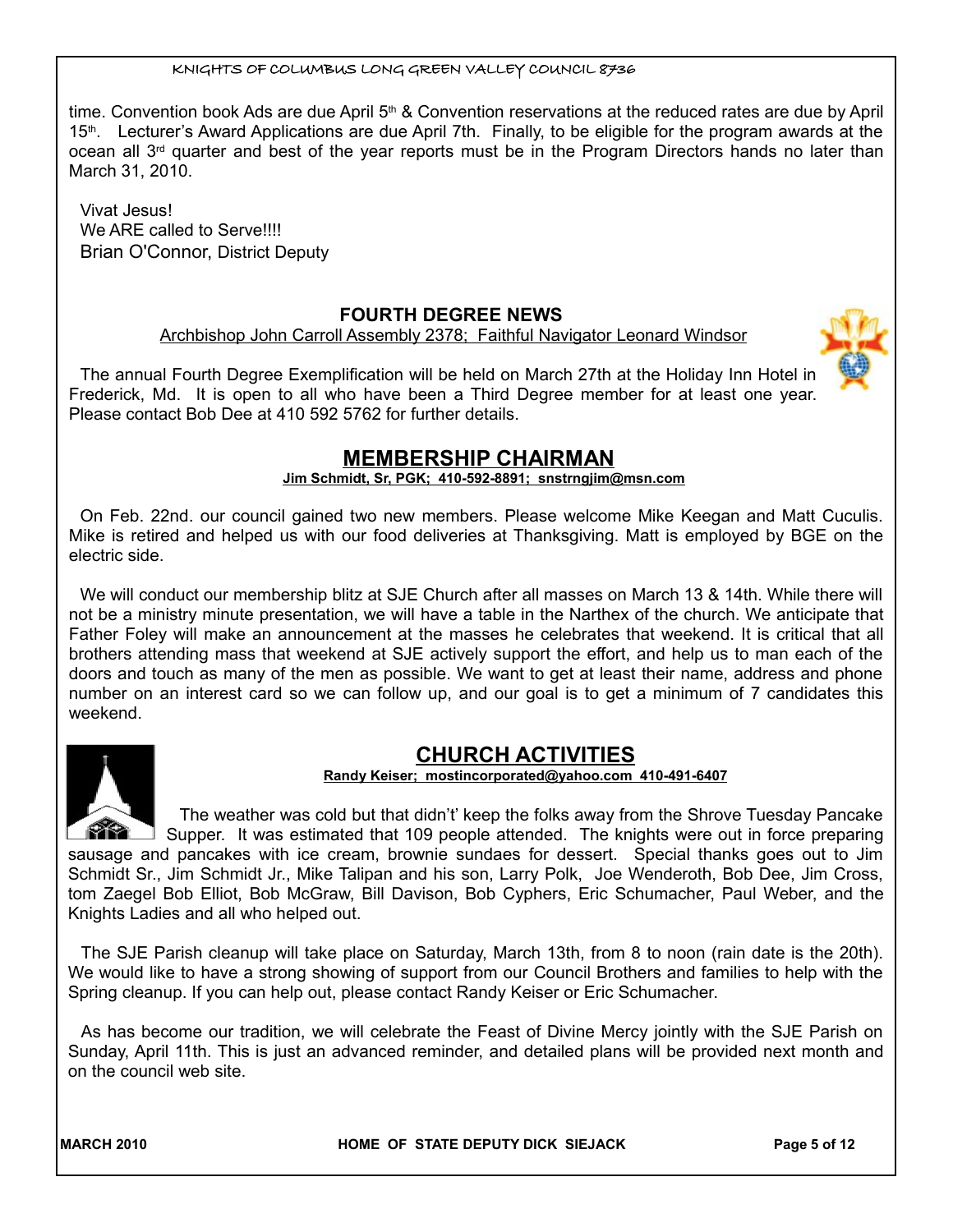The next church activity is to be the Founders Day mass Sunday March 28<sup>th</sup>.

# **COMMUNITY ACTIVITIES**

Mike Naumann 410-592-4884 mike.n@pioneernetwork.com

As part of our ongoing Community Activity to support the AOS Ministry, a group of Brother Knights went on a field trip to the Stella Maris International Seafarer's Center on January 28th. This ministry supports the Catholic faith of thousands of international seafarers whose ships call in the Port of Baltimore each year.

Our group consisted of Grand Knight Tom Zaegel, Deputy Grand Knight Joe Wenderoth, Financial Secretary Paul Weber, Chuck Bogdanowicz, Gene Messenger, and Mike Naumann. At the center we met with Monsignor Fitzgerald and listened to a presentation given by the Ships Visiting Coordinator, Andy Middleton. This was followed by a tour of some of the ports where AOS volunteers visit ships and provide services for the seafarers. Of course no K of C activity would be complete without fellowship involving food and beverage. So we ended our morning with lunch at the famous Squires restaurant in Dundalk.

Another visit is being planned for a Saturday morning in March or April. Please contact me to indicate your interest in attending.

# **COUNCIL ACTIVITIES**

The Valentine's Dinner, postponed so we could pay tribute to Fr. Willie at his reception, was held on Sunday, Feb. 21. It was huge success and we all had a terrific time. The catered dinner was very delicious, the decorations appropriate and everyone enjoyed sharing some time together. Thanks to Paul and Mary Weber for their last minute efforts to pull this off and provide a very enjoyable evening for the 19 council couples who attended.

 At the February Social meeting, Joe Wenderoth, representing the Leadership Team, made a presentation that our audio, visual, and electronic communications systems in the council hall should be upgraded to bring us into the modern era. They propose spending \$3000 maximum for a large HDTV, wireless router, computer and some related peripherals so we can enhance our meetings, lecturer programs with video and graphics, and to be able to have various parties, like the Superbowl, Final Four, selected movies and other visually oriented social activities The motion was seconded and will be voted on at the March business meeting. So for more details go to our web site for an in depth discussion.

We held our first Activities Night at the Council Hall on Friday, Feb. 19. While we are off to a slow start, there were 5 Brothers in attendance who played cards while Paul Weber cleaned up and prepared for the Sunday dinner. We would like to see more of our Brothers join us for our monthly social nights to be held on the third Friday of every month at 8pm. Join us for card games, pool or other activities that interest you.

We are currently making plans for a council trip to Atlantic City on a Saturday in June. Watch the news letter and/or the web site for date and details.

Thanks to the assistance of the Archdiocese of Military, we have located Brother / Father Dave Kruse. He left Germany last September, and is now stationed in Turkey. He notes that he keeps abreast of the Council via the newsletter and emails. His permanent email through the Air Force is david.kruse@us.af.mil. He is also expecting to be transferred again in June, destination not known at this time. Please keep him, our military and priests in your prayers.

MARCH 2010 **MARCH 2010 HOME OF STATE DEPUTY DICK SIEJACK Page 6 of 12**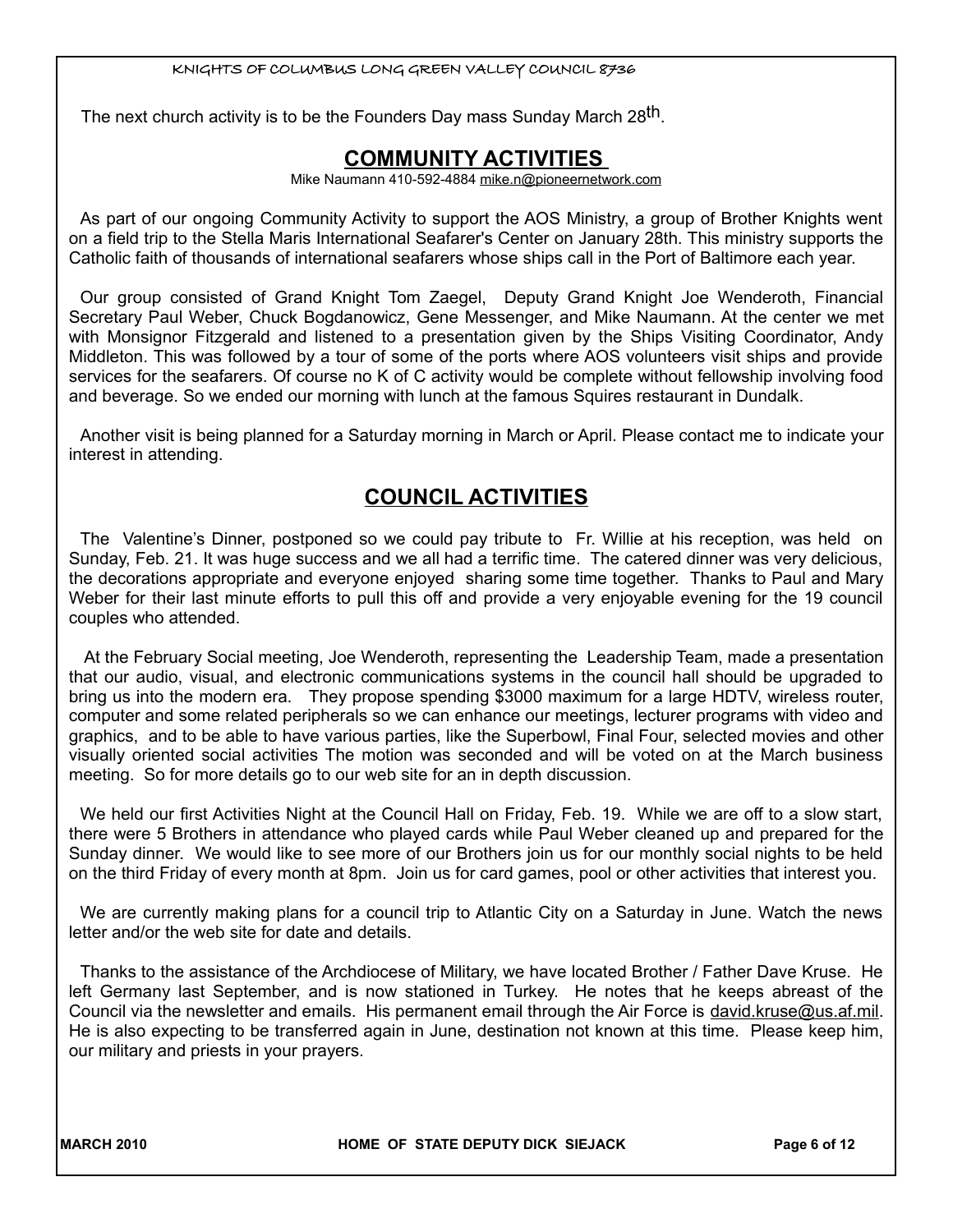#### **Youth Activities Chris Phillips – Director Catholic Bee**

Watch for news soon as Brother Joe Owens will be reporting on the upcoming Catholic Bee! The date has been rescheduled until Saturday, March 27<sup>th</sup> at the church hall, from noon to 4PM. I am certain that Joe will be looking for volunteers as judges for the event.

# **PRO LIFE**

#### **Ed Gibbons PGibb1@aol.com 410-592-2750**

The annual spaghetti dinner held on Saturday, January 16 in st. Johns Church hall had over 100 people in attendance and a total of donations of \$738. all money left over after expenses will be donated to Pro-Life activities as was advertised. Many thanks to all the Brothers and Wives that helped to make this an enjoyable and successful event. The "March for Life " in Annapolis is scheduled for the evening of Monday, March 8. if anyone is interested in talking with our representatives in the Statehouse, please contact me so we can arrange transportation.

All members of the Council are encouraged to participate in the "Day of the Unborn Child" on March 25 (also the day of the Feast of the Annunciation). We are hoping to have a Pro-Life rosary service in the Council as close to that date as we can.

# **LECTURER'S REPORT**

#### **Joe Wenderoth, (410) 491-5918, email lecturer@kofc8736.org**

The February Lecturer program was relinquished to Council business concerns since the Business Meeting was canceled in observance of "snowmageddon". March's program will be devoted to a LGVC web site demonstration. Hopefully we will have a Comcast feed and a big screen so that the computer video can be seen by everyone in attendance.

As always, please advise me of any requests that you may have for Lecturer Programs.

Last puzzle answer to the On Vacation question is "**Labor Day**". I asked that you rearrange the letters of the word ADORABLY to spell the name of an annual event.

 Grand Knight Tom Zaegel submitted the winning answer and won 3 chances at \$1,000 (if he gets the lucky scratch off ticket).

The puzzle for March follows. You can email (preferred) or snail mail answers to the Lecturer. The Knight's Ladies are also invited to compete as usual this month. The Knight's Ladies responses have been lagging lately.

**March Puzzle.** Animals Backing Up: Think of two animals that have names of three letters each. Put these names side by side and read them backward, and you'll get a common six-letter word. What is it? Here's a hint: The two animal names are general names – not ones for a particular gender or variety.

Good Luck.

MARCH 2010 **MARCH 2010 HOME OF STATE DEPUTY DICK SIEJACK Page 7** of 12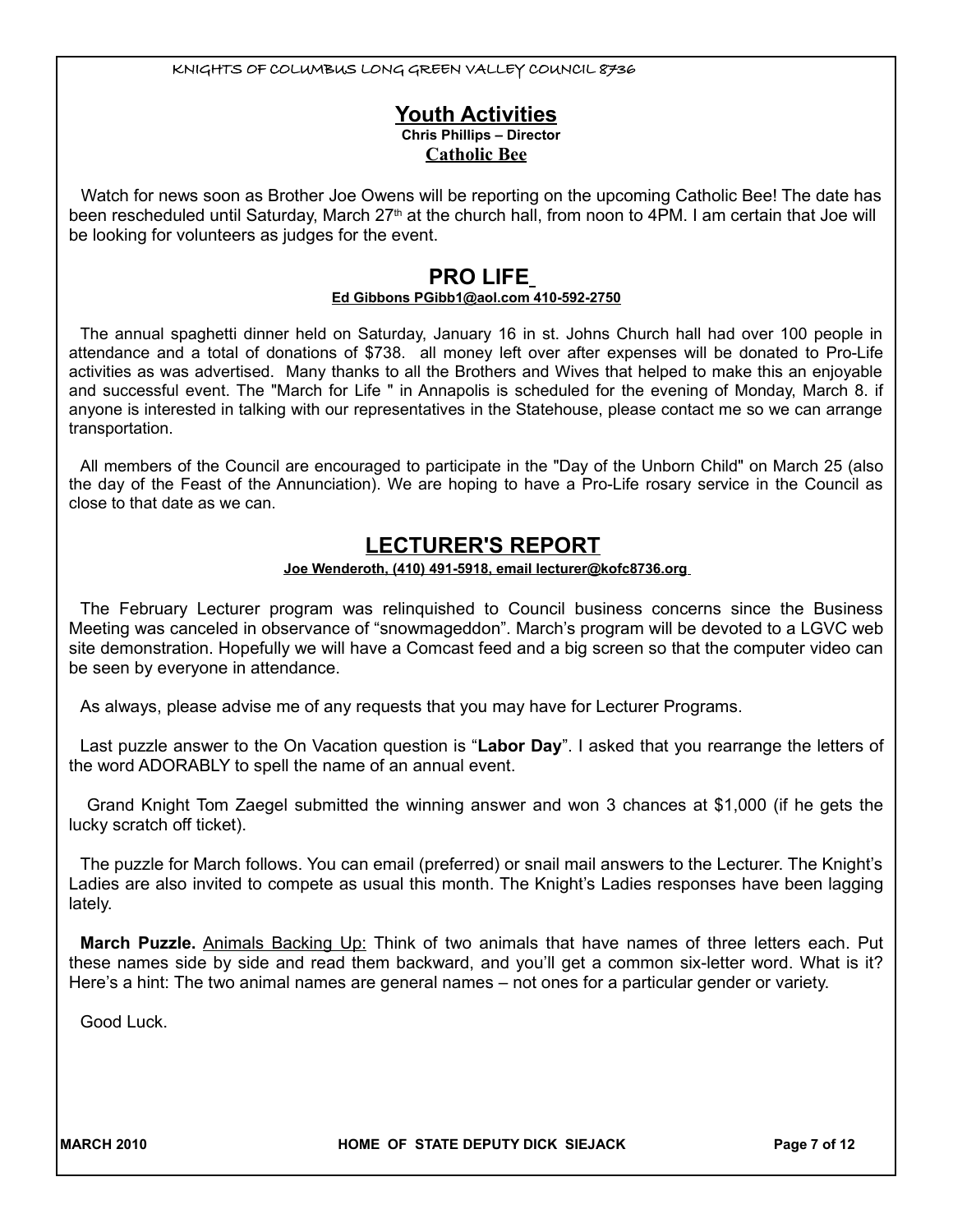# **CHANCELLOR'S REPORT**

**Bob McGraw, Work 410-887-1828, Cell/Text 443-299-7732, E-mail rsmcgraw@verizon.net**

**Feel free to contact me if you know of any brother or family member that is in need of prayers.** 

Please continue to pray for the following:

#### **Brothers:**

George Thuman Jr. Pop Stritzinger John Robinson

#### **Relations:**

Carolyn Thuman, Wife of Brother George Thuman William Snowden, Brother in Law of Brother Charles Valle Mary Renshaw, Wife of Brother Robert Renshaw Gertrude Gibson, Mother of Sam Gibson Stanley Gibson, Brother of Sam Gibson Kevin Krivacsy (former member of the council) Catherine, Daughter of Brother Jason Lanham Kathleen McGraw, Wife of Brother Robert McGraw Kathy Gutberlet, wife of Brother Matt

#### **Deceased**

Marland Carlson Louis Smith Donald Schumacher, Father of Brother Eric Schumacher

*NOTE: We have no system of routinely identifying those people whose health has improved to the point that they no longer need to be on the prayer list. Consequently, at the end of each quarter, we will delete all names that have been on the list for three or more months. Anyone with a request should contact the Chancellor, Bob McGraw, at either of the above addresses and they will be listed/reinstated on the prayer list.* 

# **MARCH BIRTHDAYS**

| Jim Szivos             | 04 | Jim Hock              | 07 |
|------------------------|----|-----------------------|----|
| John Vendetti          | 07 | <b>Keith Kruse</b>    | 09 |
| <b>Preston Shelton</b> | 09 | <b>Vince Pipitone</b> | 10 |
| Ray Peterson           | 11 | <b>Bob Elliott</b>    | 13 |
| Pat Martino            | 13 | <b>Tony Moscati</b>   | 14 |
| Dick Siejack           | 14 | <b>Tom Gorius</b>     | 15 |
| <b>Matt Gutberlet</b>  | 15 | <b>Harry Pippin</b>   | 15 |
| Deacon Don Murray      | 18 | Al "Pop" Stritzinger  | 20 |
| Jim Smith              | 25 | John Schmidt          | 29 |
| Mike Talipan           | 29 |                       |    |

## **BaseballGames:**

Opening day is just around the corner and we need your help. About half of the council 's income comes from the commissions from the ball games. This money not only keeps your dues lower but also helps with the cost of food at meetings, family picnic / crab feast and other affairs. The original workers at the ball games are getting older and we need some younger members to step up. Opening day is April 9 at 3:05PM. If you can help PLEASE call me at 410 592 8891.

Thank you. Jim Schmidt Sr. PGK

**MARCH 2010 HOME OF STATE DEPUTY DICK SIEJACK Page 8 of 12**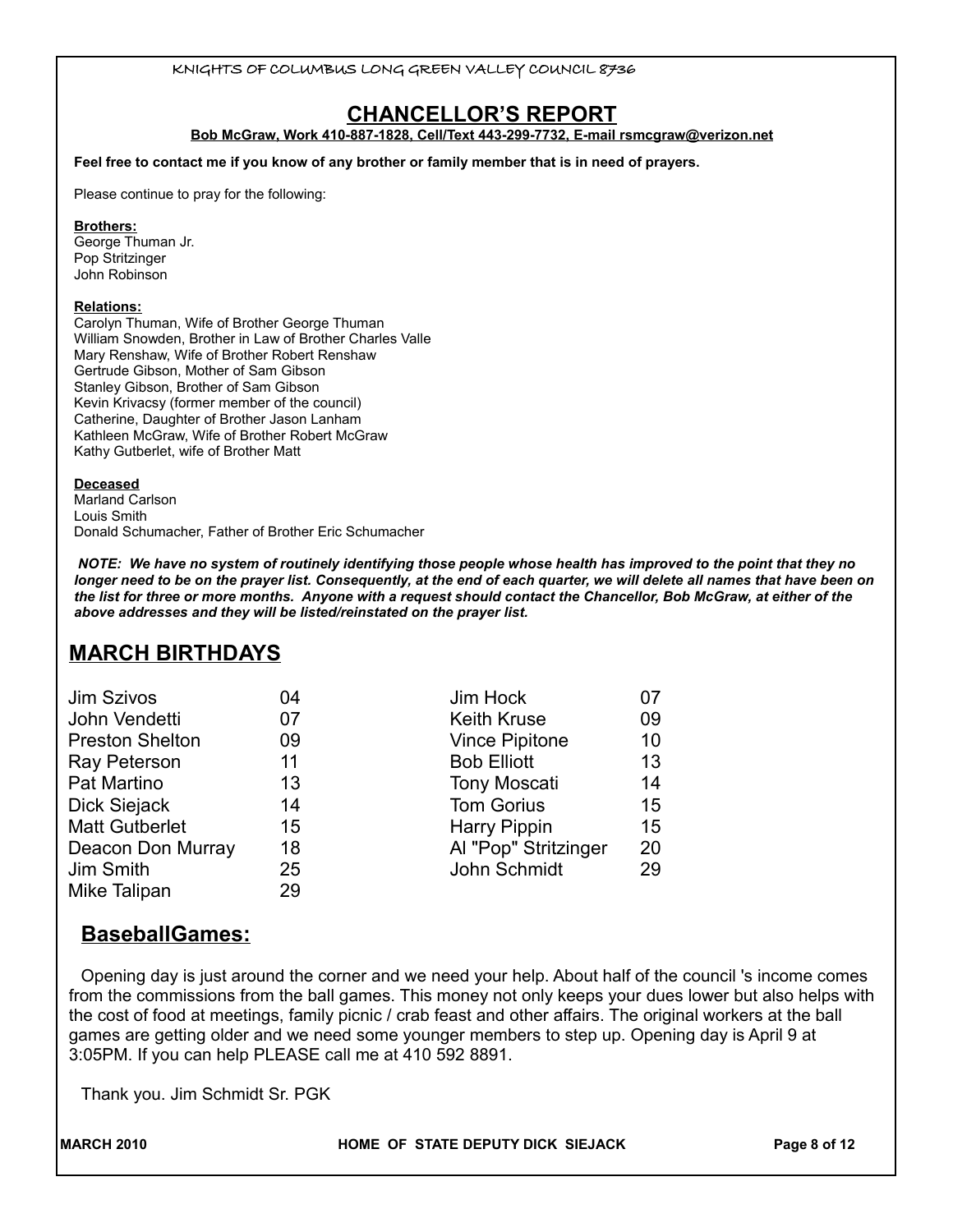| KNIGHTS OF COLUMBUS LONG GREEN VALLEY COUNCIL 8736                  |              |
|---------------------------------------------------------------------|--------------|
| <b>Knights of Columbus</b>                                          |              |
| <b>LONG GREEN VALLEY COUNCIL, NO. 8736</b>                          |              |
| <b>Thomas Zaegel, Grand Knight</b>                                  |              |
| 3206 Wellington Way * Baldwin, MD 21013 * (410) 557-4465            |              |
| tomzaegel1@comcast.net                                              |              |
|                                                                     |              |
| 25 <sup>th</sup> Anniversary Souvenir Program Book Ad               |              |
| Long Green Valley Council, No. 8736                                 |              |
| <b>Celebration Banquet April 30, 2010</b>                           |              |
|                                                                     |              |
| Please place our ad (copy attached) as follows in the program book. |              |
| I / We desire (check as appropriate):                               |              |
| <b>Half Page @ \$35</b> ___<br>Full Page $@$ \$50 $\_\_$            |              |
| Patron Line @ \$10 ____                                             |              |
| <b>Patron Text: Example 2014</b>                                    |              |
| <b>NAME:</b>                                                        |              |
| <b>ORGANIZATION:</b>                                                |              |
|                                                                     |              |
| <b>ADDRESS:</b>                                                     |              |
|                                                                     |              |
| CITY: ________________ STATE: _________ ZIP CODE: ______            |              |
| TELEPHONE NO. ______________ EMAIL: _______________                 |              |
| Make checks payable to: Long Green Valley Council, No. 8736         |              |
| Mail to: LGV Council 25 <sup>th</sup> Anniversary Program           |              |
| Attn: Tom Zaegel, Grand Knight                                      |              |
| 3206 Wellington Way<br>Baldwin, MD 21013                            |              |
| Deadline: April 1, 2010                                             |              |
|                                                                     |              |
|                                                                     |              |
| MARCH 2010<br>HOME OF STATE DEPUTY DICK SIEJACK                     | Page 9 of 12 |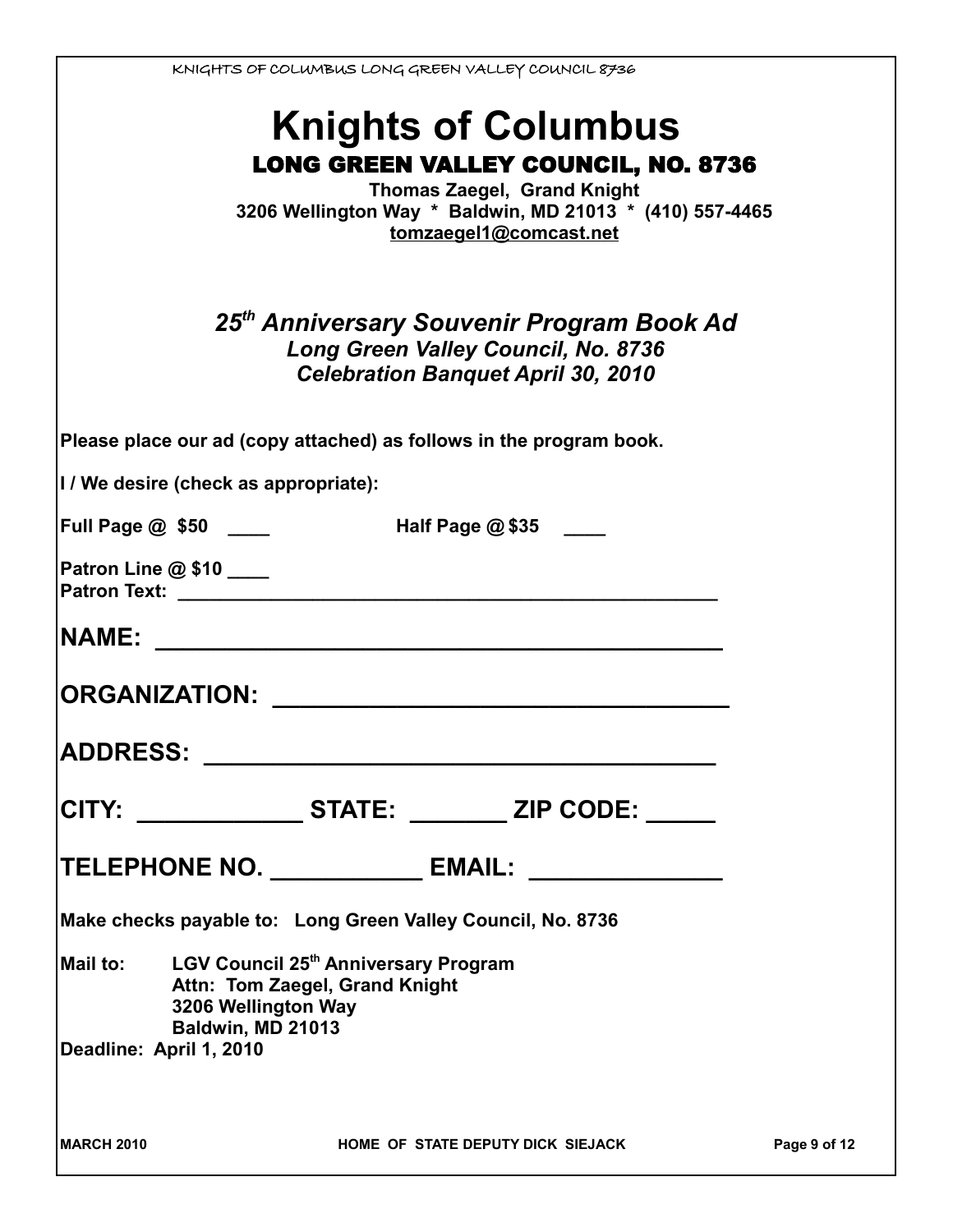# Celebrate....Long Green Valley  $25<sup>th</sup>$ A NN IV E RS A R Y

During the last week of April, Long Green Valley Council will commemorate 25 years of dedicated service to our church, our communities and our families. A week of special activities has been planned to reflect on the outstanding accomplishments of the council and to celebrate our proud history and traditions for these past 25 years. It is the wish of the officers that many of you will want to participate in our anniversary festivities and join in one or more of the following activities.

**TUESDAY April 27** – This is a regular council meeting night which will include a special program to recognize all of the Charter Members of the council. All charter members planning to attend must notify me no later than April 9. There is NO CHARGE for this event. Meeting starts at 8 pm.

**WEDNESDAY April 28** – Members and their wives/guest are invited to a reception to recognize all Past Grand Knights of Long Green Valley Council and former Knights' Ladies Presidents in the council home at 6:30 pm. Reception will include hot and cold hors d'oeuvres, beer, wine and soda. Cost is \$10.00 person. All Past Grand Knights and former Knights' Ladies Presidents will be guests of the council. All reservations and payments must be made by April 19.

**THURSDAY April 29** – Anniversary Golf Outing at a local course. Information regarding location, time and price to be determined. Lunch will be served at the council home following golf. Details will be available in next month's newsletter or you can check council's website for updates.

**FRIDAY April 30** – Gala celebration and dinner at Towson Golf and Country Club at 7 pm.

For more information, call Paul Weber 410 879-0558 or apaulweber@msn.com

----------------------------------------------------------------------------------------------------------------

#### **Detach and mail along with your check to order your tickets by now. Make checks payable to Long Green Valley Council and mail to: Paul Weber 2223 Larchmont Dr. Fallston Md. 21047**

#### **Name \_\_\_\_\_\_\_\_\_\_\_\_\_\_\_\_\_\_\_\_\_\_\_\_\_\_\_\_\_\_\_\_\_\_\_\_\_\_\_\_\_\_**

| Date                  | Event                                           | Charge     | # Attending | Amount |
|-----------------------|-------------------------------------------------|------------|-------------|--------|
| <b>April 27, 2010</b> | <b>Council Meeting Honoring Charter Members</b> | No Charge  |             |        |
| April 28, 2010        | Reception Honoring Grand Knights & Lad. Pres    | \$10,00    |             |        |
| <b>April 29, 2010</b> | <b>Anniversary Golf Tournament &amp; Lunch</b>  | <b>TBA</b> |             |        |
| April 30, 2010        | Gala Celebration Towson Golf & Country Club     | \$40.00    |             |        |
|                       | Total                                           |            |             |        |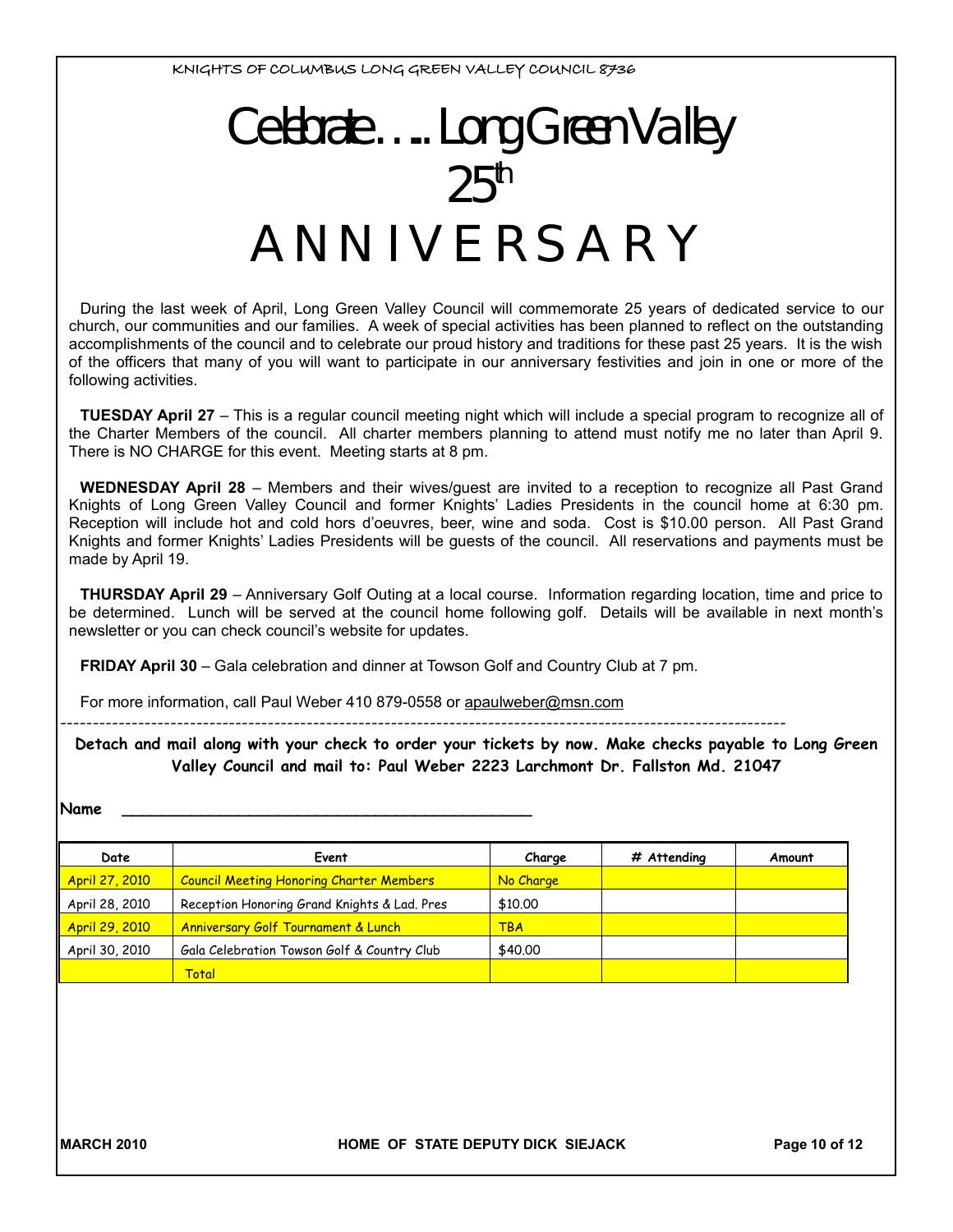## **DATES TO REMEMBER**

| <b>DATE</b>                                                                               | <b>DAY</b>                                                                                                              | <b>TIME</b>                                                                                                                                            | <b>ACTIVITY</b>                                                                                                                                                                                                                                                                                                                                                                                                                                                                                                                    | <b>LOCATION</b>                                                                                                                                                                                                                |
|-------------------------------------------------------------------------------------------|-------------------------------------------------------------------------------------------------------------------------|--------------------------------------------------------------------------------------------------------------------------------------------------------|------------------------------------------------------------------------------------------------------------------------------------------------------------------------------------------------------------------------------------------------------------------------------------------------------------------------------------------------------------------------------------------------------------------------------------------------------------------------------------------------------------------------------------|--------------------------------------------------------------------------------------------------------------------------------------------------------------------------------------------------------------------------------|
| 02                                                                                        | Tues.                                                                                                                   | 07:00 PM                                                                                                                                               | <b>MARCH</b><br>Knights' Ladies Meeting                                                                                                                                                                                                                                                                                                                                                                                                                                                                                            | <b>Council Home</b>                                                                                                                                                                                                            |
| 04                                                                                        | <b>Thurs</b>                                                                                                            | 07:00 PM                                                                                                                                               | <b>Officers Meeting</b>                                                                                                                                                                                                                                                                                                                                                                                                                                                                                                            | <b>Council Home</b>                                                                                                                                                                                                            |
| 08                                                                                        | Mon.                                                                                                                    | Evening                                                                                                                                                | March For Life                                                                                                                                                                                                                                                                                                                                                                                                                                                                                                                     | Annapolis                                                                                                                                                                                                                      |
| 09                                                                                        | Tues.                                                                                                                   | 08:00 PM                                                                                                                                               | <b>Business Meeting</b>                                                                                                                                                                                                                                                                                                                                                                                                                                                                                                            | <b>Council Home</b>                                                                                                                                                                                                            |
| 11                                                                                        | Thurs.                                                                                                                  | 08:00 PM                                                                                                                                               | $2nd$ Degree                                                                                                                                                                                                                                                                                                                                                                                                                                                                                                                       | Fr. Wolfe Council                                                                                                                                                                                                              |
| 11                                                                                        | Thurs.                                                                                                                  | 07:00 PM                                                                                                                                               | BCGK-100 <sup>th</sup> Celebration                                                                                                                                                                                                                                                                                                                                                                                                                                                                                                 | <b>Columbus Gardens</b>                                                                                                                                                                                                        |
| 13                                                                                        | Sat.                                                                                                                    | 08:00 AM                                                                                                                                               | Parish Cleanup                                                                                                                                                                                                                                                                                                                                                                                                                                                                                                                     | St. Johns Church                                                                                                                                                                                                               |
| 13/14                                                                                     |                                                                                                                         | <b>Weekend All Masses</b>                                                                                                                              | Membership Blitz                                                                                                                                                                                                                                                                                                                                                                                                                                                                                                                   | St. Johns Church                                                                                                                                                                                                               |
| 18                                                                                        | Thurs.                                                                                                                  | 08:00 PM                                                                                                                                               | <b>ABJC Meeting</b>                                                                                                                                                                                                                                                                                                                                                                                                                                                                                                                | <b>LGV Council</b>                                                                                                                                                                                                             |
| 19                                                                                        | Fri.                                                                                                                    | 07:30 PM                                                                                                                                               | 3rd Degree                                                                                                                                                                                                                                                                                                                                                                                                                                                                                                                         | <b>Cardinal Gibbons</b>                                                                                                                                                                                                        |
| 19                                                                                        | Fri.                                                                                                                    | 08:00 PM                                                                                                                                               | Founders Day Mass/Reception                                                                                                                                                                                                                                                                                                                                                                                                                                                                                                        | St. Andrews by the Bay                                                                                                                                                                                                         |
| 23                                                                                        | Tues.                                                                                                                   | 08:00 PM                                                                                                                                               | <b>Council Social Meeting</b>                                                                                                                                                                                                                                                                                                                                                                                                                                                                                                      | <b>Council Home</b>                                                                                                                                                                                                            |
| 27                                                                                        | Sat.                                                                                                                    |                                                                                                                                                        | 4th Degree Exemplification                                                                                                                                                                                                                                                                                                                                                                                                                                                                                                         | Frederick Holiday Inn                                                                                                                                                                                                          |
| 27                                                                                        | Sat.                                                                                                                    | 12:00 PM                                                                                                                                               | <b>Catholic Bee</b>                                                                                                                                                                                                                                                                                                                                                                                                                                                                                                                | St. Johns Hall                                                                                                                                                                                                                 |
|                                                                                           |                                                                                                                         |                                                                                                                                                        | <b>APRIL</b>                                                                                                                                                                                                                                                                                                                                                                                                                                                                                                                       |                                                                                                                                                                                                                                |
| 04<br>05<br>06<br>08<br>09<br>11<br>13<br>15<br>16<br>17/18<br>22<br>25<br>27<br>28<br>29 | Sun.<br>Mon.<br>Tues.<br>Thurs.<br>Fri.<br>Sun.<br>Tues.<br>Thurs.<br>Fri.<br>Thurs.<br>Sun.<br>Tues.<br>Wed.<br>Thurs. | 07:30 PM<br>07:00 PM<br>07:00 PM<br>03:05 PM<br>01:00 PM<br>08:00 PM<br>08:00 PM<br>08:00 PM<br>Weekend All Masses<br>08:00 PM<br>08:00 PM<br>06:30 PM | <b>HAPPY EASTER</b><br>2 <sup>nd</sup> Degree<br><b>Knights Ladies</b><br><b>Officers Meeting</b><br><b>Baseball Game Opening Day</b><br>Feast of Divine Mercy<br><b>Business Meeting</b><br><b>BCGK Meeting</b><br><b>Council activities Night</b><br><b>Ministry Fair</b><br><b>ABJC Meeting</b><br>World Day of Prayer for Vocations<br><b>Social Meeting</b><br>(We will honor all Charter members at this Meeting)<br>Reception for PKG's and Ladies' Presidents Council Hall<br>Anniversary Golf Outing and Lunch To be Det. | <b>Bel Air Council</b><br><b>Council Home</b><br><b>Council Home</b><br><b>Camden Yards</b><br>St. Johns Chapel<br><b>Council Home</b><br><b>Council Hall</b><br>St. Johns Church<br><b>LGV Council</b><br><b>Council Home</b> |
| 30                                                                                        | Fri.                                                                                                                    | 07:00 PM                                                                                                                                               | <b>Anniversary Gala TGCC(Eagles Nest)</b>                                                                                                                                                                                                                                                                                                                                                                                                                                                                                          |                                                                                                                                                                                                                                |
| <b>MARCH 2010</b>                                                                         |                                                                                                                         |                                                                                                                                                        | HOME OF STATE DEPUTY DICK SIEJACK                                                                                                                                                                                                                                                                                                                                                                                                                                                                                                  | Page 11 of 12                                                                                                                                                                                                                  |